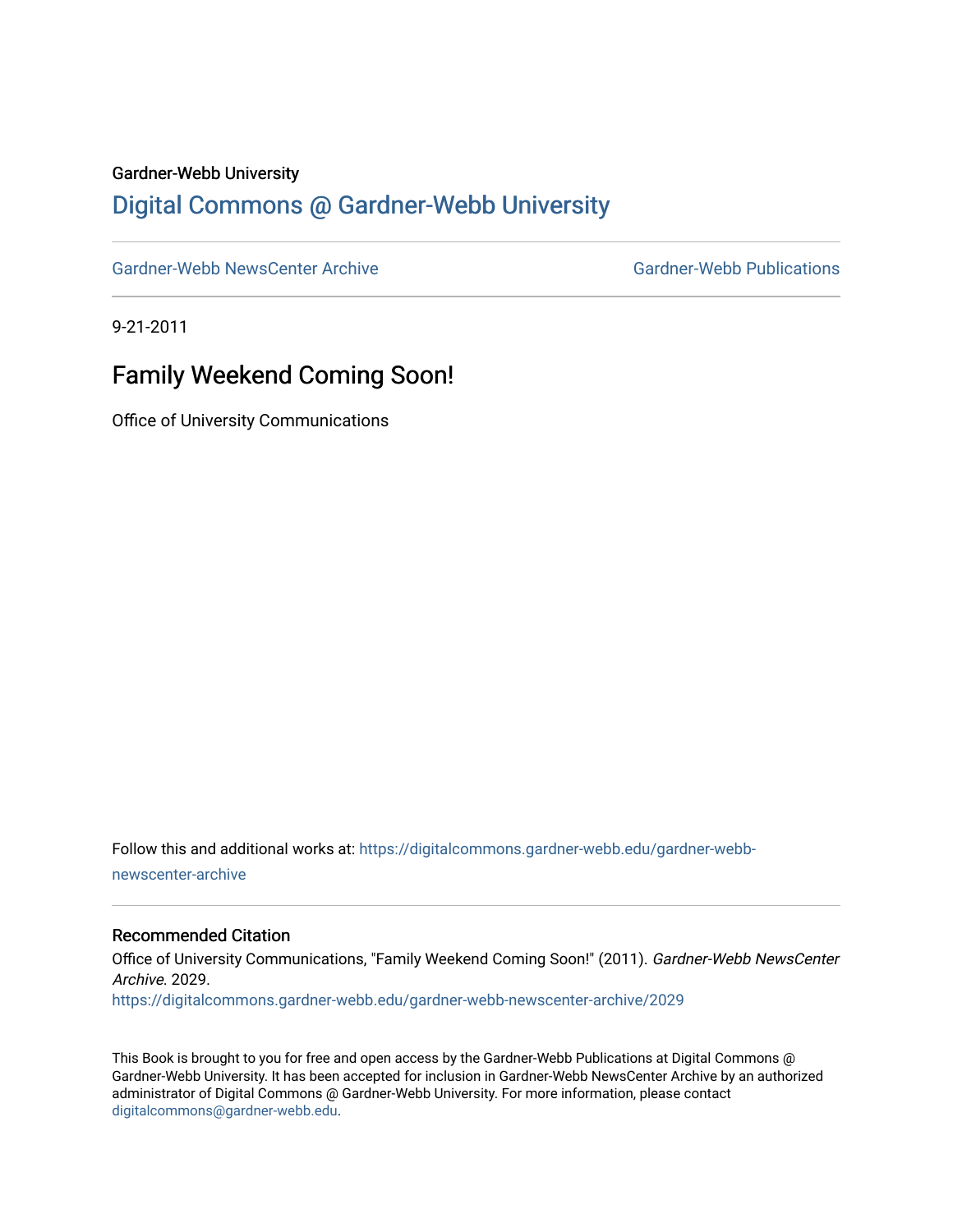# **Family Weekend Coming Soon!**

**webpublish.gardner-webb.edu**[/newscenter/family-weekend-coming-soon/](https://webpublish.gardner-webb.edu/newscenter/family-weekend-coming-soon/)

Office of University Communications **September 21, 2011** September 21, 2011

Family Weekend at Gardner-Webb University on Oct. 7-9, and a host of fun events is planned for our Runnin' Bulldog families. Check out the Family Weekend schedule below, and contact [Karissa Weir](mailto:%20kweir@gardner-webb.edu) at 704-406-4732 if you have further questions.

Information on driving directions and area hotel accommodations is also available at the [Family Weekend website.](http://gardner-webb.edu/student-life/student-activities/family-weekend/index.html)

# Family Weekend Schedule

#### *Family Weekend Service Project – All Weekend*

While you enjoy this year's Family Weekend activities, please help support our community by bringing donations for the Cleveland County Rescue Mission. The following items are needed: hand sanitizer, toilet paper, baking soda, zip lock bags, coffee, creamer, plastic cutlery, paper plates, laundry detergent, grits, oatmeal. Drop your items off in Suttle Wellness Center.

# Friday, October 7

#### *1:00 p.m. Golf Tournament, hosted by the GWU Baseball Team*

Participants can form teams of four or enter as individuals and be placed on a team. For more information, contact Kent Cox at [kcox1@gardner-webb.edu](mailto:kcox1@gardner-webb.edu) or 704-406-3559.

#### *7:00 p.m. "My Run" – A documentary about Terry Hitchcock*

After tragically losing his wife to breast cancer and struggling to raise three young children on his own, real life superhero and modern day "Forrest Gump," Terry Hitchcock, seized on an idea. He wanted to accomplish the impossible: run 75 consecutive marathons in 75 consecutive days to bring attention to the incredibly difficult lives of single-parent families. The documentary is narrated by Billy Bob Thornton. **Terry Hitchcock will be at Gardner-Webb in person** to speak before and after the feature presentation. For more, visit [myrunmovie.com](http://www.myrunmovie.com/).

#### *7:00 p.m. GWU Volleyball vs. Winthrop University*

Paul Porter Arena, located in the Lutz-Yelton Convocation Center – Admission is free!

#### *7:00 p.m. – Sat. 10:00 a.m. Campout! Carolina – Campus Challenge*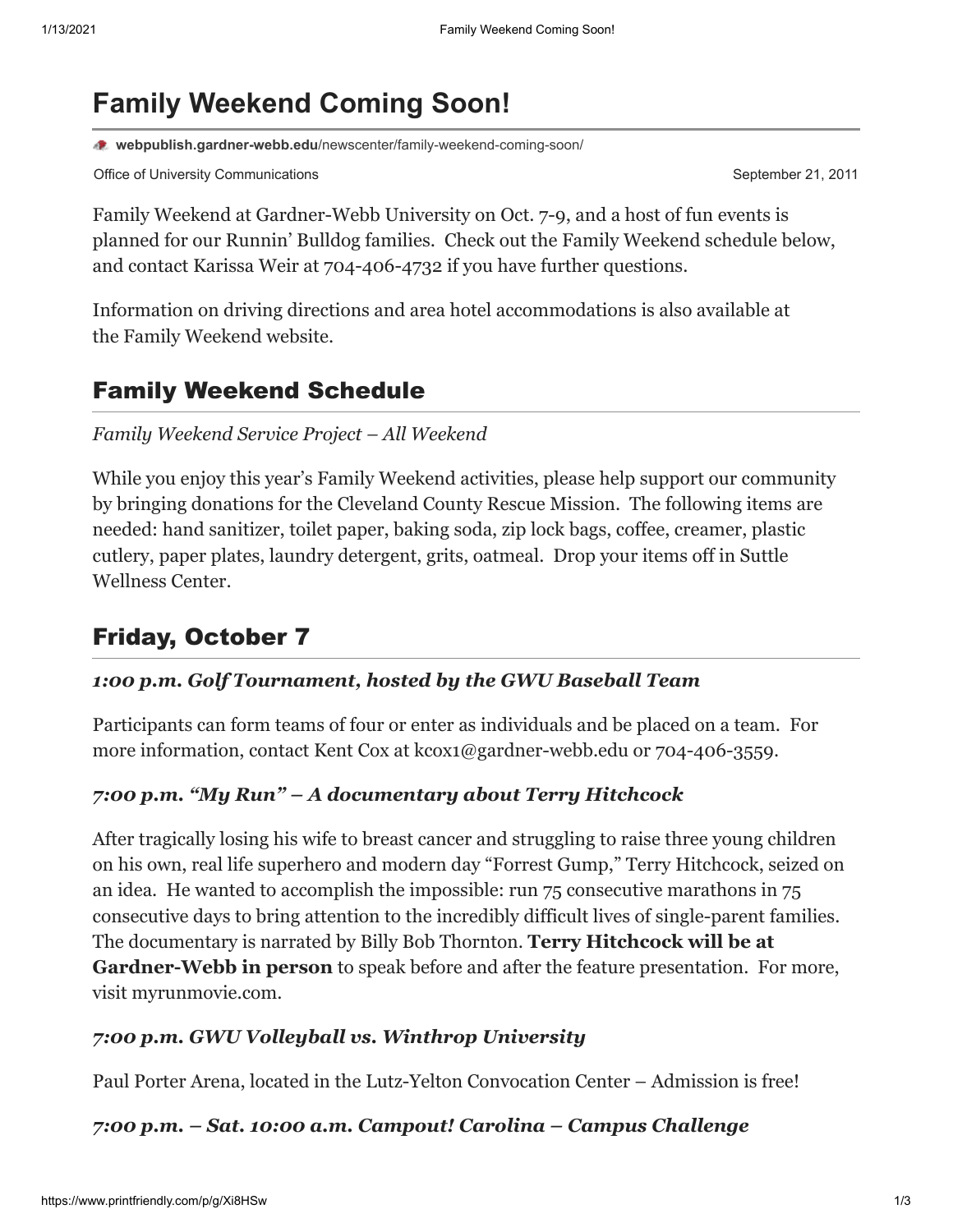Gardner-Webb will be participating in Camput! Carolina's Campus Challenge. Campout! Carolina is an annual statewide event encouraging residents to show support for North Carolina's environment by camping out the night of the Oct.  $7^{\text{th}}$ . The GWU community will be "TENT" camping on the Quad. Campfire pits and wood will be provided, as will drinks and some snacks. Bring your hot dogs and s'mores ingredients for roasting. Bring your own camping gear, musical instruments, and campfire tales for a family fun night under the stars. Shower facilities will be available in Bost Gym. **Reservations are Required, so RSVP by Sept. 30<sup>th</sup>.** Call 704-406-4257 for more information and to make your reservation today!

## *7:30 p.m. "Is He Dead?" – a play by Mark Twain*

As its fall production, GWU's Theater Department presents Mark Twain's recently discovered farce "Is He Dead?", a hilarious comedy directed by Tony-nominated guest [director Bill Martin. For more information, call 704-406-2777 or visit www.gardner](http://www.gardner-webb.edu/theater)webb.edu/theater.

# Saturday, October 8

## *10:00 a.m. – 4:00 p.m. DAWG DAY*

The Office of Undergraduate Admissions will host a campus-wide Dawg Day for prospective students and their families on Saturday. For more information, call (800)-253-6472 or email [dawgdays@gardner-webb.edu](mailto:dawgdays@gardner-webb.edu).

## *12:00 p.m. GWU Volleyball vs. Presbyterian College*

Paul Porter Arena, located in the Lutz-Yelton Convocation Center – Admission is free!

## *12:00 p.m. Alumni Baseball Game – John Henry Moss Stadium*

Former Gardner-Webb baseball players will take on the current Diamond 'Dogs in a nineinning game at Bill Masters Field at John Henry Moss Stadium. Tailgating will be available on the upper field before and during the game.

## *2:00 p.m. GWU Men's Soccer vs. Liberty University*

Greene-Harbison Field – Admission is free!

## *4:00 p.m. GWU Football vs. Liberty University*

Spangler Stadium – For ticket information, contact 704-406-4340.

## *7:00 p.m. GWU Women's Soccer vs. High Point University*